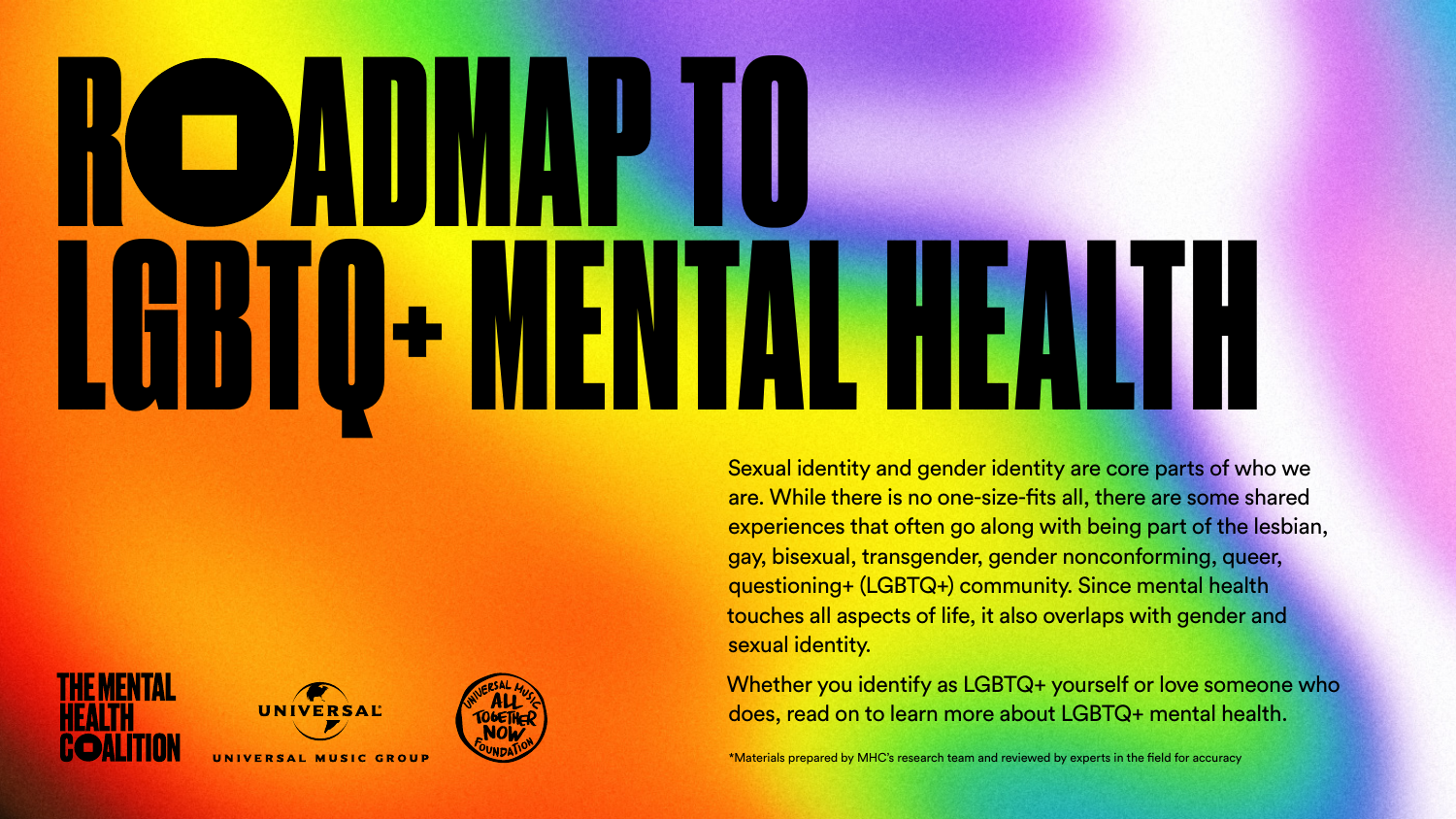# **WHAT IS LGBTQ+ MENTAL HEALTH?**

Mental Health is your general sense of emotional, psychological, and cognitive wellbeing [\(more](https://thementalhealthcoalition.org/wp-content/uploads/2020/12/MHC_Roadmap_16-9_R2-1.pdf)  [info here\)](https://thementalhealthcoalition.org/wp-content/uploads/2020/12/MHC_Roadmap_16-9_R2-1.pdf). Everyone has mental health, but it can look different based on cultural factors and social group identities like sexual and gender identity. Focusing on LGBTQ+ mental health allows us to consider some of these unique experiences. It's important to stress that difficulties related to identifying as a sexual minoritized or gender diverse individual can be challenging not because of these identities themselves, but because of the broader societal fabric that creates a difficult environment to thrive in. Individuals who identify as LGBTQ+ are often affected by the daily realities of heterosexism, cisgenderism, homophobia, transphobia, cisnormativity, and heteronormativity. Many also experience racism, classism, ableism, sexism, and/or xenophobia. These each can create experiences of discrimination-based rejection, which impact self-esteem, mood, career, relationships, and of course, mental health. Despite these systemiclevel challenges, there are countless examples of thriving within and because of LGBTQ+ communities, which we'll also highlight here.

More info from our partners doing meaningful work in this space:

[Trans Lifeline](https://translifeline.org/resources/)

[The Trevor Project](https://www.thetrevorproject.org/resources/)

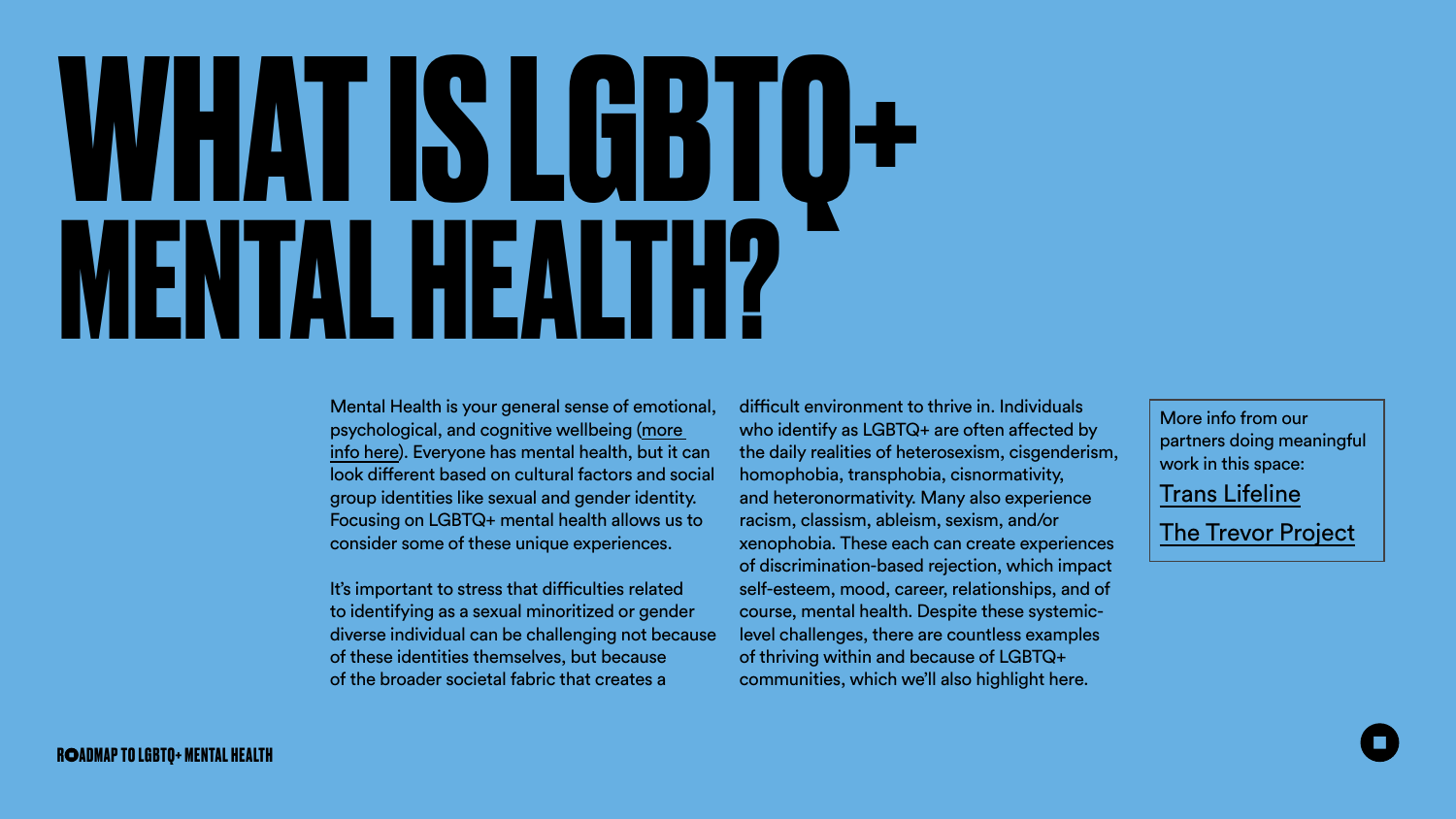|  | It can get exhausting to constantly consider when and where to share your identity.<br>Considerations of safety, acceptance, and understanding from others can wear on you and<br>create disclosure fatigue.                                                                                                                                                              |
|--|---------------------------------------------------------------------------------------------------------------------------------------------------------------------------------------------------------------------------------------------------------------------------------------------------------------------------------------------------------------------------|
|  |                                                                                                                                                                                                                                                                                                                                                                           |
|  | There are many ways that you might contend with the typical "mold" for who you are<br>"supposed" to be, and because of this, you might have been taught to experience guilt and<br>shame about who you are. This can leave you feeling stuck or tempted to shrink yourself.                                                                                               |
|  |                                                                                                                                                                                                                                                                                                                                                                           |
|  | Ever notice that you feel the weight of others' expectations? This can create a need to separate<br>your own self-expectations and those from other people. This can be especially salient for<br>LGBTQ+ people of color due to community expectations and experiences of racism.                                                                                         |
|  |                                                                                                                                                                                                                                                                                                                                                                           |
|  | Navigating a cisnormative and heteronormative world can leave you feeling like you have to<br>change how you present yourself based on who you're around. And sometimes this becomes a<br>safety concern. Constant code switching (which you might have to do even more often if you are<br>a person of color) can leave you tired and questioning your own authenticity. |
|  |                                                                                                                                                                                                                                                                                                                                                                           |
|  | From individual insults to seeing LGBTQ+ rights jeopardized on a large scale, rejections big and<br>small can take a major toll. This might impact your mood, sense of wellbeing, physical safety, or<br>you might have become immune to their impact in order to protect yourself. Either way, these<br>can challenge your sense of self-worth.                          |
|  |                                                                                                                                                                                                                                                                                                                                                                           |
|  | Managing questions of where you fit in and rejection from others can lead to internalized self-<br>doubt. That voice inside your head that sounds like a bully toward yourself is what negative self-<br>appraisals sound like. These can get in the way of recognizing all that you have to offer.                                                                       |
|  |                                                                                                                                                                                                                                                                                                                                                                           |





Disclosure fatigue

Internalized guilt, shame, and stigma

Expectations of others

Small and big rejections

Code switching

Self-doubt and negative self-appraisals

Daily LGBTQ+ mental health is is comprised of the parts of everyday life that are stressful. Consider which of these daily nuisances impact you most. With awareness comes resistance and growth.

Each of these is difficult in its own way. Over time, if not addressed, these can lead to mental health concerns, like those outlined here. We've also included on pages 6-7 tips for fostering the mental wellbeing you deserve.

### **DAILY LGBTQ+ MENTAL HEALTH**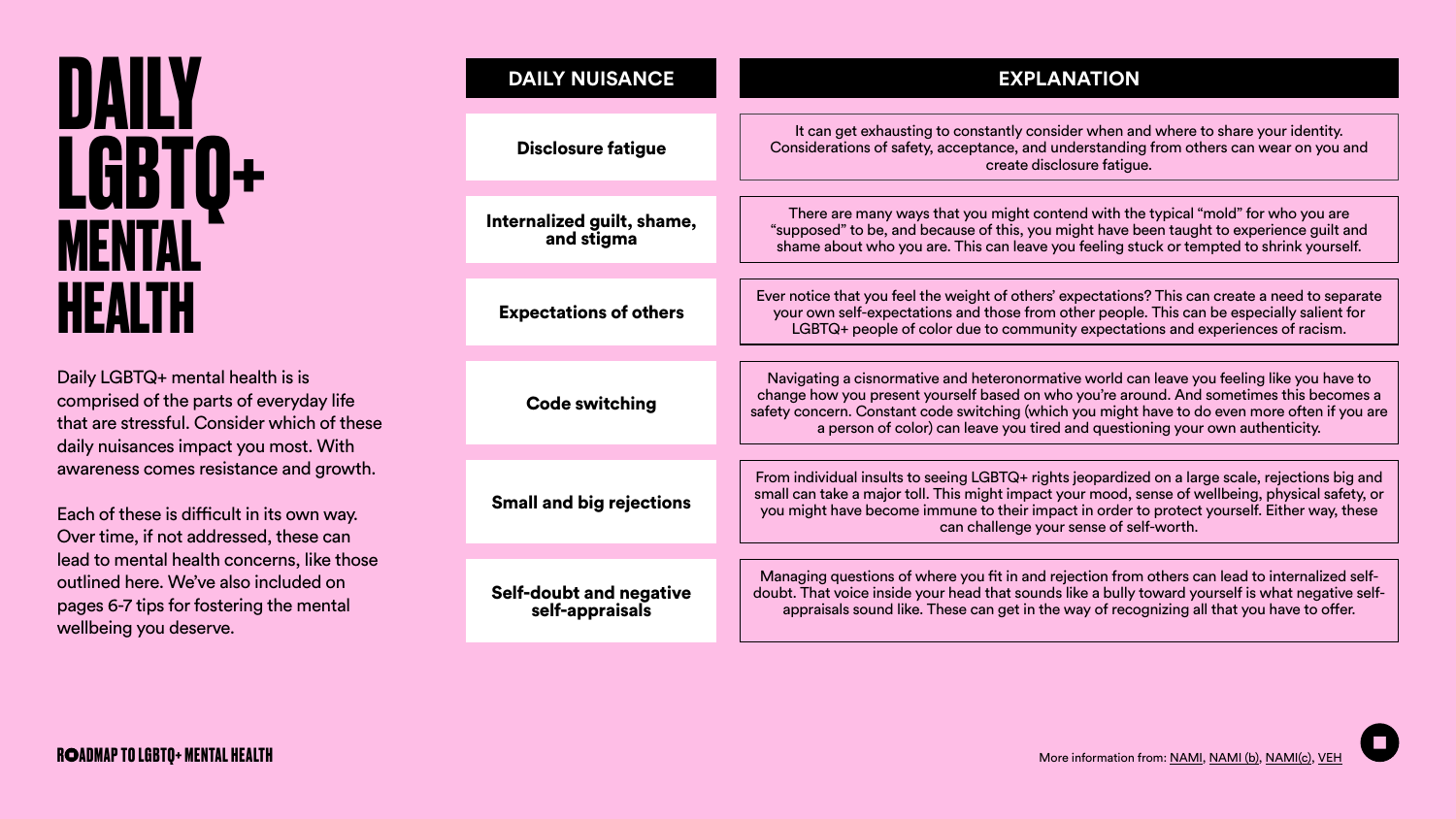[The Trevor Project](https://www.thetrevorproject.org/2020/03/26/how-lgbtq-youth-can-cope-with-anxiety-and-stress-during-covid-19/), [WBT](https://wellbeingtrust.org/news/gay-pride-lgtbq-mental-health-awareness/)

More information from: [ADAA](https://afsp.org/risk-factors-and-warning-signs#suicide-warning-signs), [AFSP,](https://www.datocms-assets.com/12810/1602772688-facts-about-mental-health-and-suicide-risk-among-lgbtq-people.pdf) [FAP](https://familyproject.sfsu.edu/poster-english), [VEH](https://youmatter.suicidepreventionlifeline.org/lets-stop-suicide-in-the-trans-community/)



Clinical mental health concerns exist across all communities, and here are some difficulties that tend to impact individuals from the LBGTQ+ community more than others. Understanding these can help you recognize difficulties before they begin or when support would be helpful. If you or a loved one are experiencing any of these warning signs, follow the links for more information.

## **EATING & WEIGHT**

Strong dissatisfaction with how your body looks and fear of gaining weight

Witnessing or experiencing a traumatic event

Difficulty with uncontrollable feelings

Feeling detached from your emotions or body

Feeling hopeless, guilty, or worthless

Feeling hopeless, guilty, or like a burden to others

Frequent checking of how your body looks

Having dreams, flashbacks, or intrusive memories of the event

Intense worry that feels hard to set aside

Taking actions to avoid weight gain that are harmful to your body

Feeling constantly on edge or on high alert

Physical discomfort including tension, shakiness, headaches, rapid breathing or heart rate, and/or stomach pains

Thinking or talking about killing yourself

Experiencing severe psychological pain

A sense of loss of control over your eating

Strong reactions to or avoiding things that remind you of the event

Low mood that impacts your ability to function

Loss of interest in what you used to enjoy

Notable changes in appetite, weight, or sleep

Having no reason to live

Feeling trapped

Many LGBTQ+-identified individuals experience internalized negative beliefs about oneself that are harmful for body image and eating habits.



LGBTQ+-identified individuals unfortunately experience many types of trauma that can have long-term effects on wellbeing.

The rate of anxiety and depression is 1.5-2.5 higher among LGBTQ+ individuals, often in response to chronic experiences of prejudice and discrimination.

Thoughts of suicide are higher among gender and sexual minoritized indivdiuals. Strong social and parental support can significantly reduce suicide rates, but many LGBTQ+ individuals struggle silently, so warning signs are particularly important to pay attention to.

If you or someone you know is in crisis, having thoughts of suicide, or needs a safe place to talk, you can call: **Trevor Lifeline**: 1-866-488-7386

**Trans Lifeline**: 1-877-565-8860

## DEPRESSION

### THOUGHTS OF SUICIDE

### **WARNING SIGNS**

### **CLINICAL LGBTQ+ MENTAL HEALTH**

# ENGENE TRAUMA ANXIETY &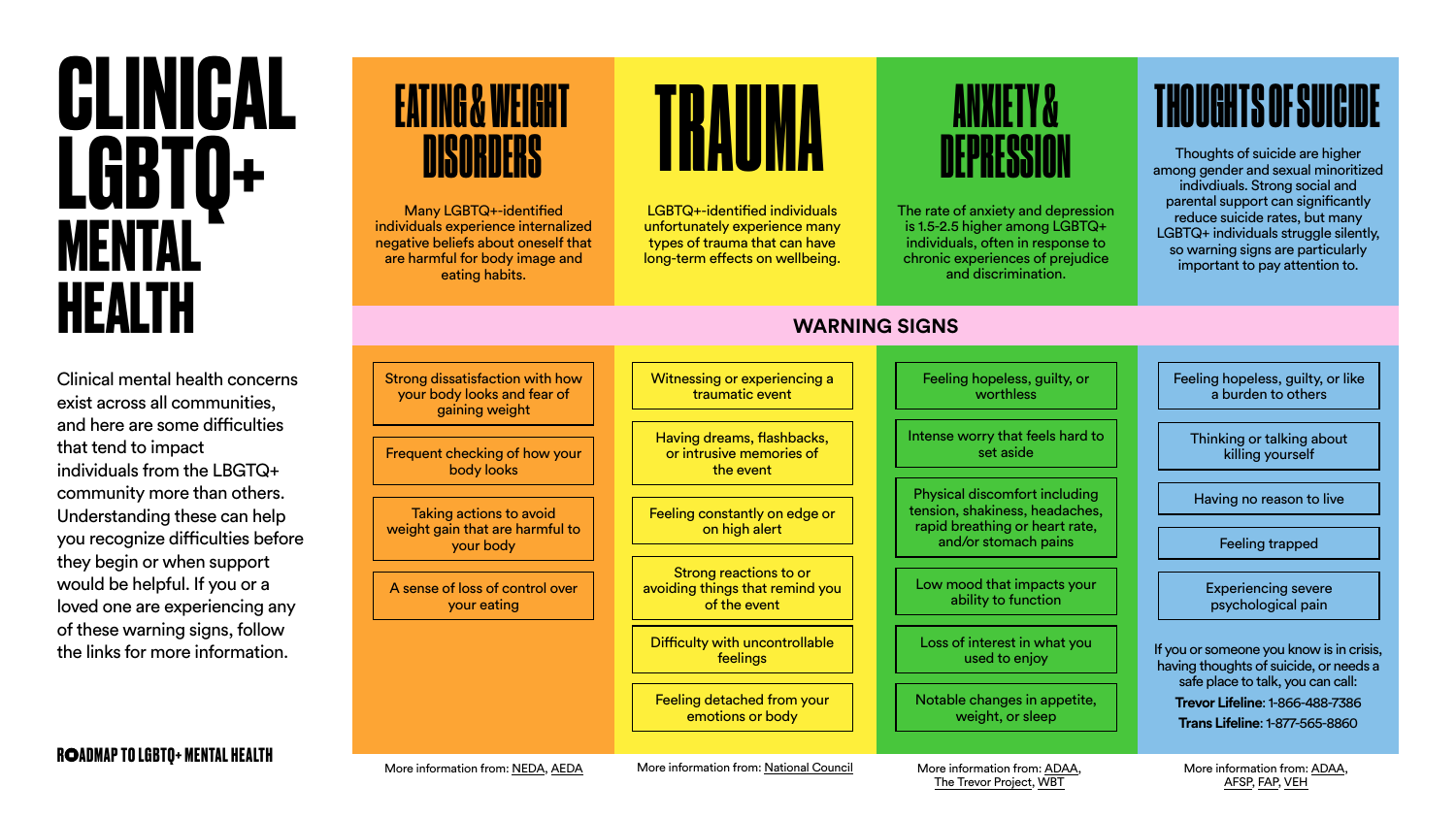### **STRENGTH: WHAT IT LOOKS LIKE**

It's not uncommon for LGBTQ+ folk to code switch and pick up on social cues so that they can determine which people are more likely to be safe and accepting — this skill can apply to other situations as well which lead to better communication and listening skills.

Often because of lived experiences with rejection and discrimination, LGBTQ+ folk tend to more easily empathize with others. This allows for community building, support and mentorship, and fighting for the rights of those who are also affected by oppressive systems.

Living authentically can often be scary for fear of rejection or safety, especially for folks with intersecting minoritized identities. But those who are able to do so have often built up courage and determination to stop allowing society's norms to dictate how they live their lives.

Self-acceptance can be a challenge for many LGBTQ+ folk, especially due to experiences of rejection and internalized stigma. After learning to accept, cherish, and celebrate what makes you unique, you can learn to be more true to yourself in daily life.

Since queerness has been taboo for so long, many people have turned to art to express their identity, emotions, and experience. Exploring creative aspects of yourself can increase selfesteem, self-awareness, and can be a profound method of sharing stories with others.

LGBTQ+ folk often unfortunately have to deal with additional hurdles and obstacles because of systemic injustice and discrimination. Thriving despite these hurdles is often a sign of resilience and strength in the face of adversity.





Social Intelligence Empathy for Others **Courage Authenticity Creativity** Resilience

LGBTQ+ mental wellbeing is a sense of cognitive, mental, and emotional wellbeing among those who identify as LGBTQ+ [\(more info here](https://thementalhealthcoalition.org/mhcs-roadmap-to-mental-health/)). Of course, this just scratches the surface on the countless strengths among the members of this community, but this is what tops the list in terms of recent research findings:

### **LGBTQ+ MENTAL WELLBEING**

### **R ADMAP TO LGBTQ+ MENTAL HEALTH**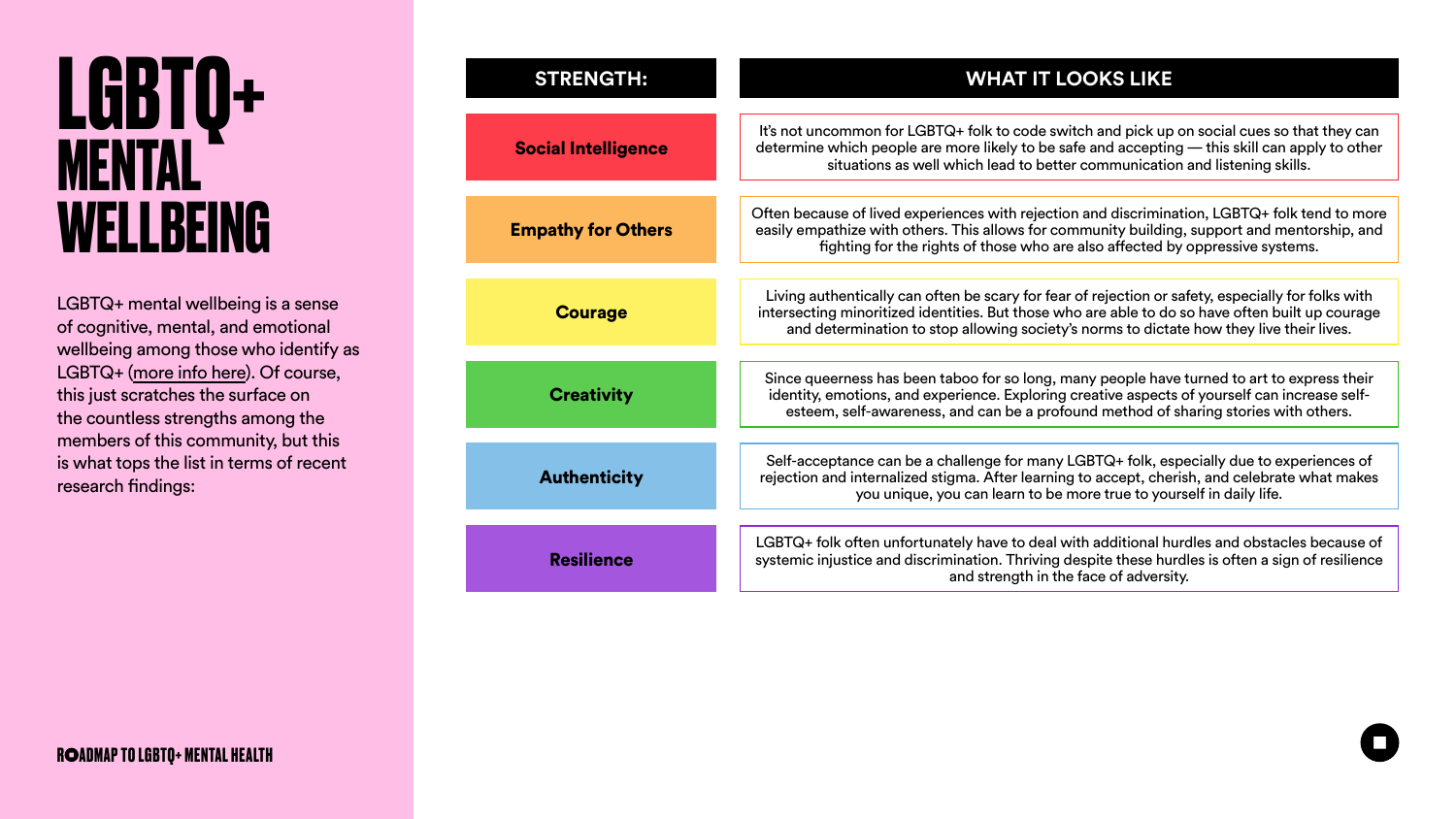Difficult experiences provide an opportunity to adapt and develop strengths. Below are some tips on how to do this. Take a look, and consider what feels most important to you and how you could start practicing today.





### **Tips for fostering mental health**

| <b>THE SKILL</b>               | <b>THE WHY</b>                                                                                                                                                                                                         | <b>THE HOW</b>                                                                                                                                                                                                                   |
|--------------------------------|------------------------------------------------------------------------------------------------------------------------------------------------------------------------------------------------------------------------|----------------------------------------------------------------------------------------------------------------------------------------------------------------------------------------------------------------------------------|
|                                |                                                                                                                                                                                                                        |                                                                                                                                                                                                                                  |
| Find your <b>people.</b>       | Community support can offer a sense of belonging and resistance. It can<br>buffer against the effects of the difficulties listed above.                                                                                | Queer communities exist both online and offline, often for particular subgroups of<br>identities or cultures. Try finding a community in whatever form suits you and see<br>where it takes you!                                  |
| Let yourself shine.            | To contend with everything outlined above, the urge to shrink yourself is<br>understandable. Finding spaces where your authentic self is appreciated<br>will help you feel freer and better able to attain your goals. | Being authentically yourself can mean dressing in a certain way, speaking out<br>about certain political beliefs, or opening up to a partner. Find others who are<br>already doing that and let them inspire you to do the same. |
| <b>Foster self-love.</b>       | As a result of internalizing negative messages from our culture, LGBTQ+<br>individuals can sometimes be too hard on themselves. Self-love is the<br>antidote to this.                                                  | See the Mental Health Coalition's Roadmap to Self-Love.                                                                                                                                                                          |
| Trust your <b>gut.</b>         | Letting yourself be guided by your own instinct rather than others'<br>expectations will allow you to feel freer. You'll also be more likely to flex<br>your resilience.                                               | Reflect on how you feel emotionally and cognitively throughout the day. This<br>will give you practice tuning in to yourself and your own instincts.                                                                             |
| Seek out affirming<br>content. | Seeing yourself represented is affirming and fosters mental wellbeing.<br>It can also serve as a reminder that your experiences are valid and<br>important.                                                            | Find content that represents your experience and takes into account factors<br>like race, culture, class, and ability status. This could be in TV, art, music,<br>books, movies, or podcasts. Suggestions: OOS                   |

### **R ADMAP TO LGBTQ+ MENTAL HEALTH**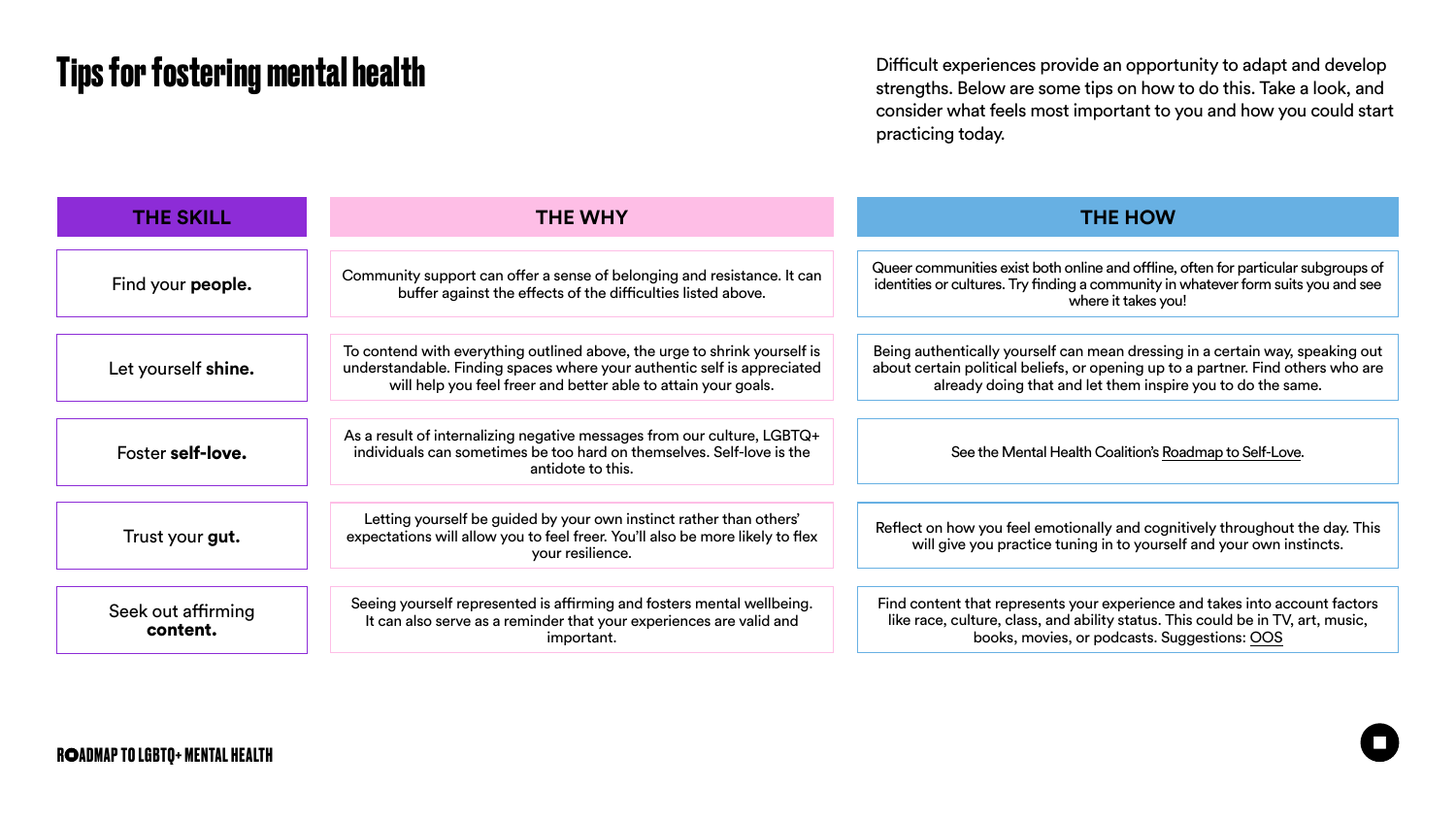### **Tips for fostering mental health (cont.)**



|                                                        | <b>THE HOW</b>                                                                                                                                                                                                                                                                                                                                                                                                                              |  |
|--------------------------------------------------------|---------------------------------------------------------------------------------------------------------------------------------------------------------------------------------------------------------------------------------------------------------------------------------------------------------------------------------------------------------------------------------------------------------------------------------------------|--|
|                                                        |                                                                                                                                                                                                                                                                                                                                                                                                                                             |  |
| <b>GBTQ+ community</b><br>e best form of self-<br>ent. | Allow yourself to have a break from social media for a scheduled period of<br>time each week. You can also edit your settings to limit the amount of time<br>you spend on social media each day. Use this extra time to do something that<br>makes you feel refreshed or rested.                                                                                                                                                            |  |
|                                                        |                                                                                                                                                                                                                                                                                                                                                                                                                                             |  |
| appreciate them.<br>oractice.                          | Try making a list of qualities you like about yourself, your community, or skills<br>that you'd like to work towards. Sometimes when you're not feeling your<br>best, looking back at this list can remind you of the things you're proud of and<br>promote self-love.                                                                                                                                                                      |  |
|                                                        |                                                                                                                                                                                                                                                                                                                                                                                                                                             |  |
| nical mental health<br>t. This can be scary,<br>o it.  | Create a plan to find a licensed mental health clinician by looking up local<br>mental health organizations, the mental health department of hospitals, or<br>online therapist directories. This can be an overwhelming process, so take it<br>one step at a time. You might also check out your local LGBTQ+ center, where<br>you might be able to find low cost and affirming providers.<br>Tips on what to look for in a therapist: DBSA |  |
|                                                        |                                                                                                                                                                                                                                                                                                                                                                                                                                             |  |